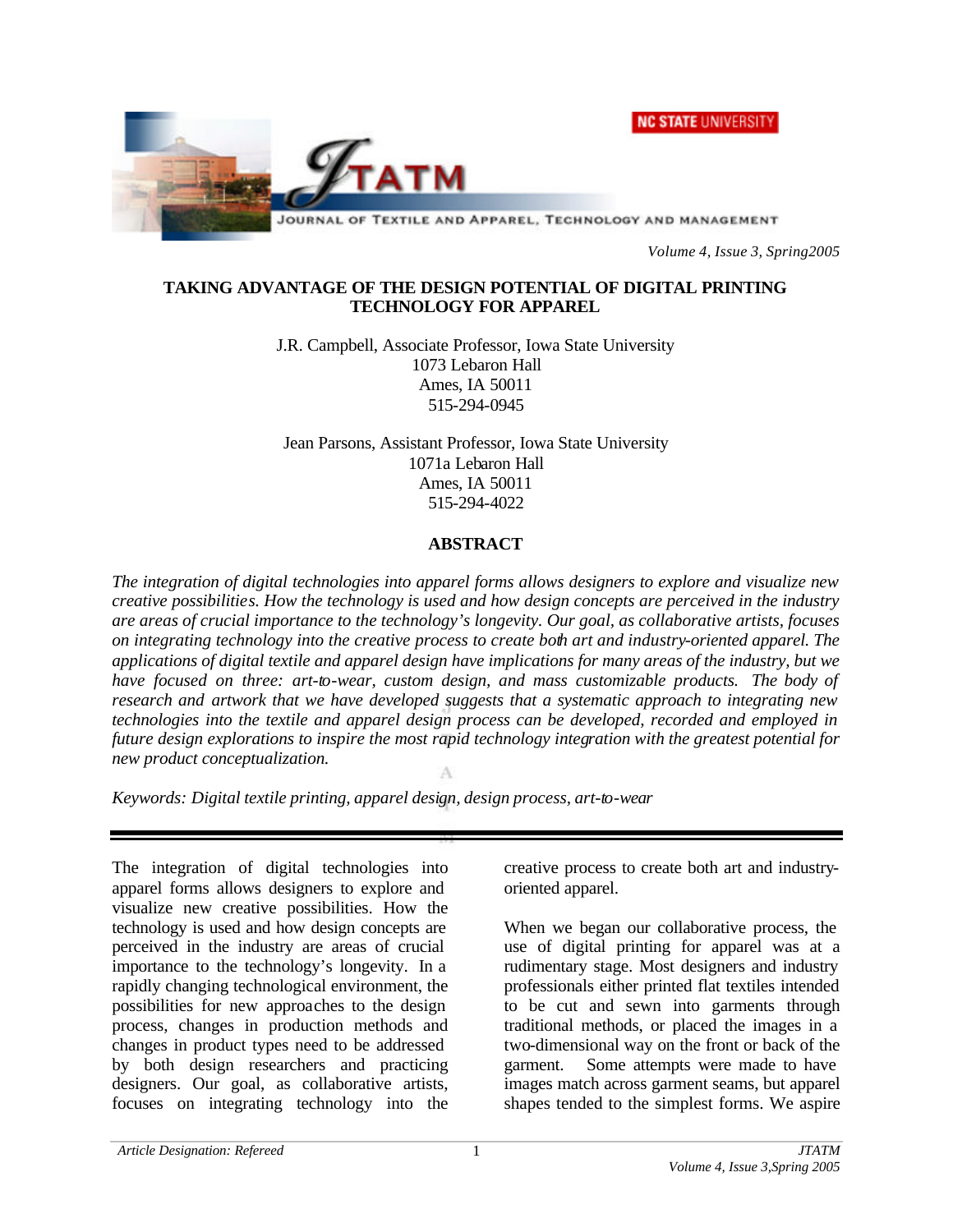to evolve new design processes through the manipulation of complex garment shapes and different textile surfaces, and with production processes. The collaborative process has been crucial in the ability to expand the range of design possibilities in the integration of twodimensional digital textile design with three dimensional apparel designs. When we work collaboratively, our design interactions/roles are not narrowly defined. While the strength of one designer is primarily focused on development of 3-dimensional shapes and the other on digital textile design, the collaborative process involves discussion of all the elements of both design and process. Because we work as a team, our roles are interdependent, and the designs we develop could not have been successfully evolved without the technical and artistic expertise of both.

We believe that this type of collaboration is unique and difficult to quantify in traditional scientific research terms. Historically, there is a long and rich tradition of collaboration between apparel designers and textile artists. Because the medium in which an apparel designer works is fabric, there are numerous ways to approach the transition of textile into garment and the inherent creative processes. At the most elemental, apparel artists/designers obtain fabric from other designers or from traditional manufacturing sources. But collaboration with textile artists/designers is a natural link for an apparel designer and occurs frequently, both in the artto-wear field and in the apparel industry. This collaboration offers opportunities for richer and more complex development of the interrelationships between textile and apparel form.

Through this collaboration, it has been possible to explore increasingly complex design ideas and to develop methodologies for integrating new technology into the design process. The applications of digital textile and apparel design have implications for many areas of the industry, but we have focused on three: art-to-wear, custom design, and mass customizable products.

### **Art-to-wear**

Initially, and primarily, we collaborate on garments that are intended for display in artexhibition settings. These pieces explore the limits of what is possible with the new technologies and inform the public and industry as to new design approaches. This focus allows us to take full advantage of the design potentials of the technology without being constrained by the needs of any specific target market.

Our initial collaborative design approach to the creation of art-apparel using digital textile printing was to integrate an innovative garment form with digitally manipulated surface imagery so that a printed design could be engineered to match across the seamlines. The theme of 3 dimensional design development relates to creative exploration of how flat textiles become complex sculptural shapes, how apparel patterns are visualized and developed for industry. We recognized the potential for great difficulty in applying digital printing technology to the creation of non-traditional pattern shapes, due to the need to align odd-shaped pattern pieces. While there would be limited allowance for design changes after fabric printing, it would be a relatively simple process to make design changes on the computer and re-print a second garment.

In general, in our collaborations, one of us develops and produces the 3-dimensional component, while the other develops the surface design. However, as with most collaboration, the creative and experimental process has led to much more complex design thinking and analysis than possible with only one designer. From the beginning, we established an experimental strategy for working with new technology and identified initial questions and directions. Our collaborations continued to involve both more complex shapes and more integrative use of images. In addition, explorations included transformation of the image through layering and reforming the fabric. As the collaborations became more fluent; the designs were conceptualized together, rather than each artist working independently in his/her area of expertise.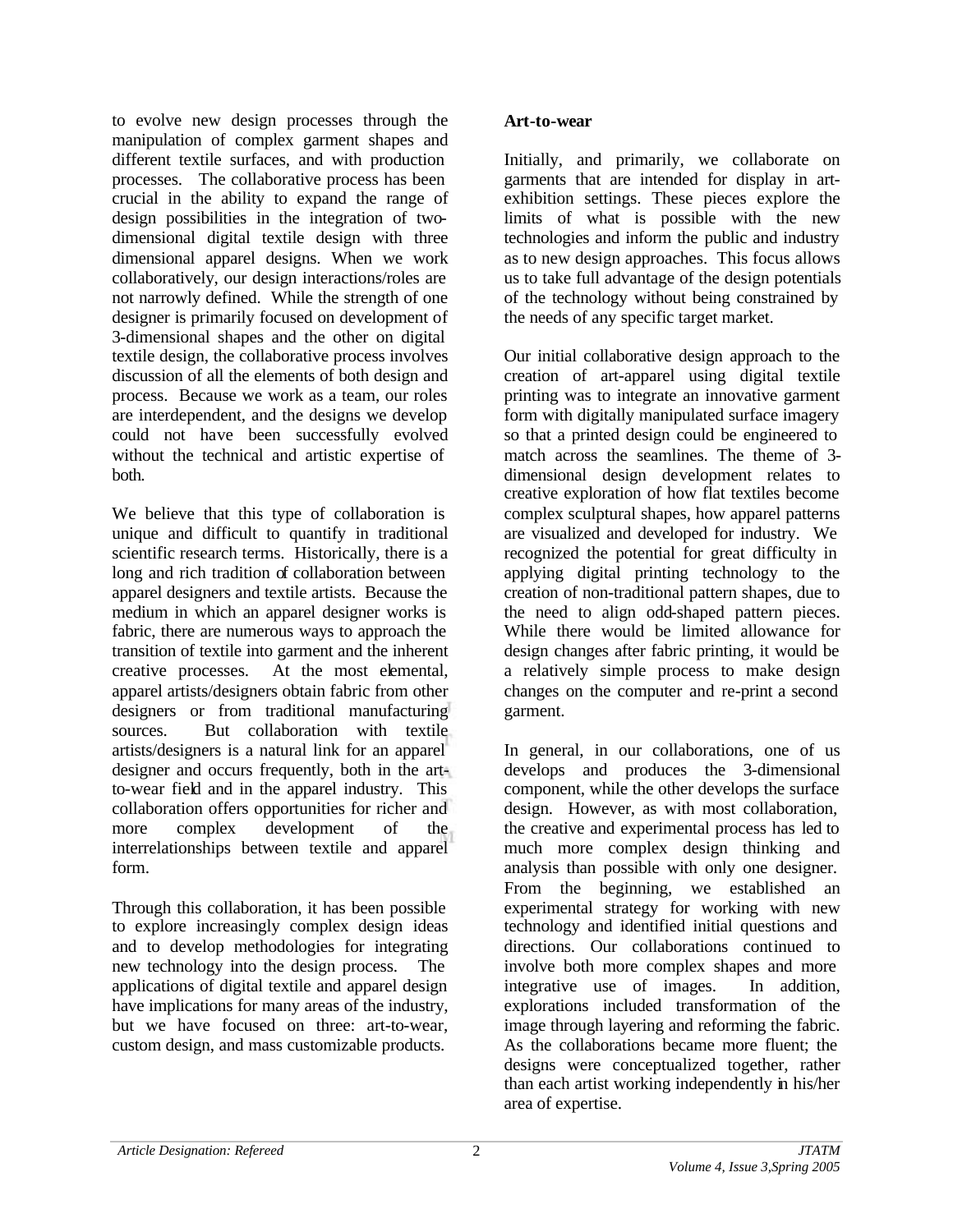As we became more comfortable with the integration of the technology and with the collaborative interactions, one of our explorations focused on two types of visual transformation; restructuring of digitally printed imagery and of the printed fabric itself. Inspired by the potential visual distortion of large floral photographs, we attempted to address the threshold of visual clarity and the recognition of the floral motifs by breaking up and restructuring both the imagery and the fabric. Images of the flowers were contorted to fit the shape of the coat body and fabric with the same printed imagery was cut into strips and re-knit to form cuff, border and hood sections. Sheer fabric was overlaid on the body of the coat. The exact same imagery was printed on both fabric layers; when the garment is still, the color is amplified from the superimposing of the aligned imagery. When in motion, the images move independently, causing a visual blurring effect (see figure 1).



**Figure 1. "Summer". Digitally printed silk broadcloth and silk gauze; with digitally printed silk strip-knitted fabric.**

More recent areas of exploration center on our desire to work with geometric shapes that can transition from two dimensions (2D) to three dimensions (3D), evolving through many iterations from flat to draped and, ultimately, to complete 3D apparel forms. These explore shapes and patterns that begin as flat geometric forms that "transform" into garments. They also are conceived to allow the imagery to flow with the shape but not correspond to any specific contour. When the shapes are combined with the printed digitally manipulated imagery, viewers are forced to spend time analyzing the intersections between image and form. They can be displayed flat or in numerous 3D variations. One recent piece, "Transformation: Overload," was conceptualized for display as a 3D structure and then sequentially deconstructed until it becomes one large irregular 2D shape. It is printed on both sides, in inverted colors. At each point in the transformation, the garment takes on a new aesthetic iteration. While the piece can be viewed as a static shape in any of its 'iterations' of form, it is most effectively understood when observed in a time-lapsed video format as it transforms from completely flat to completely closed garment structure (see figures 2 and 3).



**Figure 2. "Transformation: Overload." Digitally printed cotton duck; shown in its flat (2D) state.**

J

T

A T.

M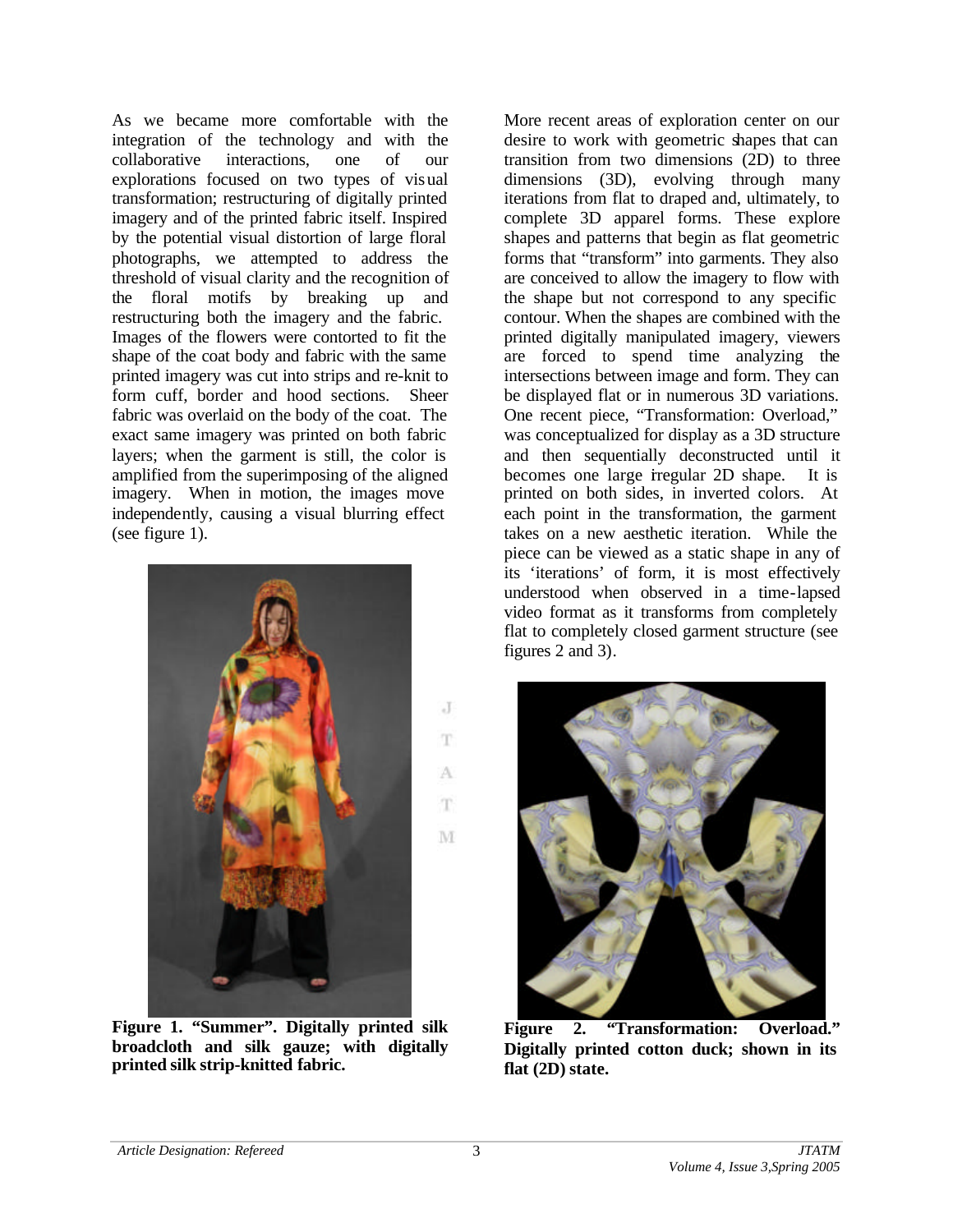

**Figure 3. "Transformation: Overload." Digitally printed cotton duck; shown in one of its 3D iterations.**

As these pieces are developed we ask ourselves how we are going to approach and convey the standard garment concepts of front/back, inside/outside, top/bottom; or whether we need to convey these concepts at all. Figures 4 and 5 show "Transformation: Water/Fire", an art piece that can be turned completely upside down and reconfigured for display on the wall or body. Our approach to the creative process evolved in response to the integration of technology. T.

 $M$ 



**Figure 4. "Transformation: Water/Fire." Digitally printed cotton sateen; shown in one of its possible 2D-3D iterations.**



**Figure 5. "Transformation: Water/Fire." Digitally printed cotton sateen; shown in one of its variations on the dress form.**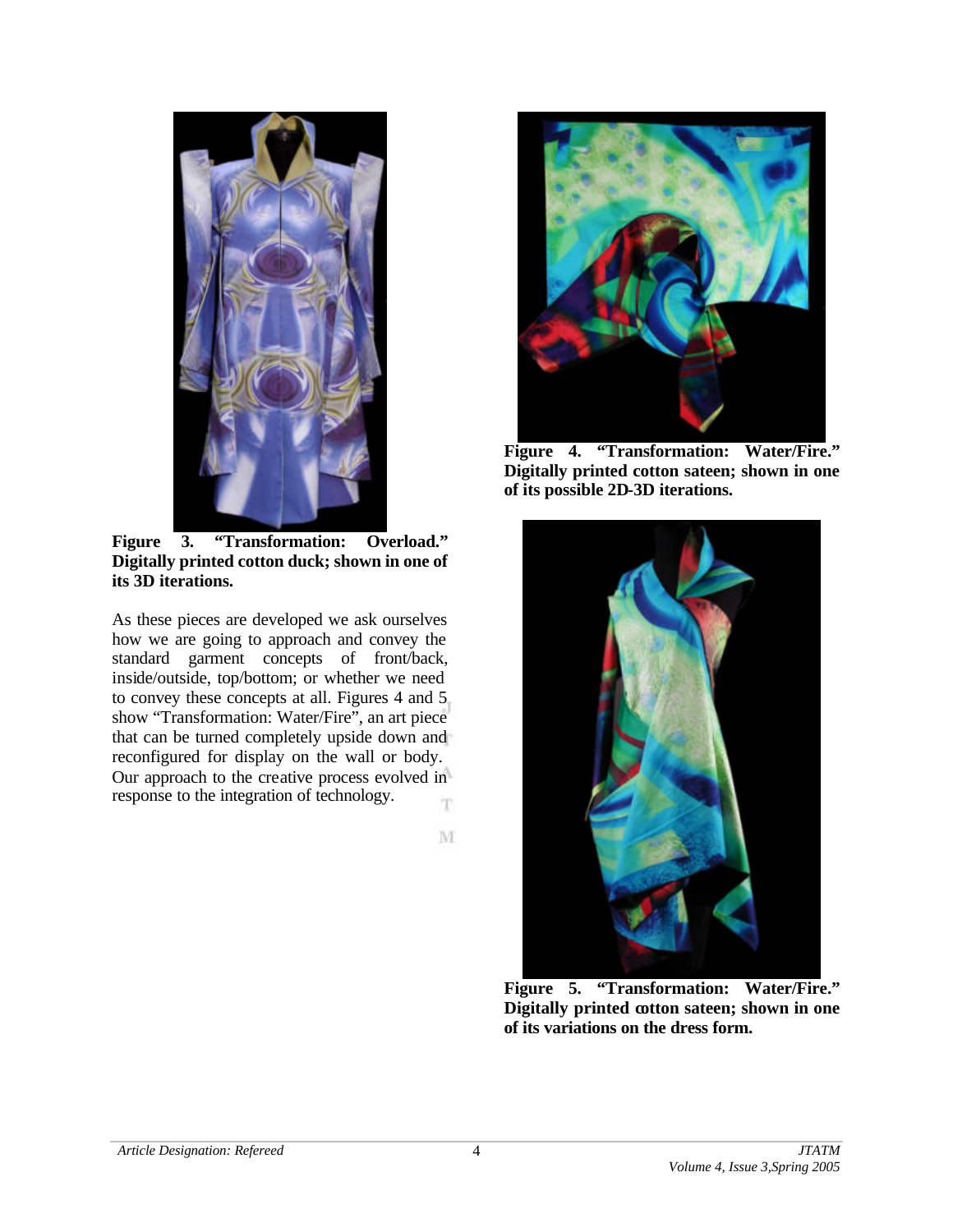#### **Custom Design**

In 2001, we were commissioned to design and produce an Inaugural gown for Iowa First Lady Christie Vilsack. This gave us the opportunity to develop an approach for working with a customer on a project that allowed a merging of traditional pattern making and fitting with digital textile and apparel processes. The use of digital technologies for custom apparel businesses presents many opportunities and some challenges. This allowed for exploration of both.

The design process was begun in a customary manner, with preliminary sketches and a meeting with the customer. Her request was for a gown that would be uniquely an Iowa product. The decision was made to use images from a stained glass window in the governor's mansion. Using the initial sketches, and photos of the windows, a series of designs were created. Five original garment styles with thirty possible design variations, each with different color selections and imagery, were presented to the customer. While this seemed like a potentially overwhelming number of options, we wanted to have a range of choices available (see figures 6 and 7 for design variations).

After a design was chosen (see figure 8), the next steps returned to a traditional custom garment design approach, with measurements, pattern making and a muslin fitting. The pattern was then digitized into the PAD program and the imagery was manipulated and engineered to precisely fit the pattern shapes, to blend across seam lines and to provide the most flattering placement for the customer. Our previous research/design explorations into the integration of style pattern and print design (matching imagery across the seam lines) allowed us to concentrate on other creative and technical issues. Each previous art-to-wear piece began with a problem statement intended to allow exploration of the potential of the technology. This experience allowed a more practiced approach to this commission.



**Figure 6. Example s of initial design ideas presented to the First Lady of Iowa.**



**Figure 7. Examples of initial design ideas presented to the First Lady of Iowa; the designs ranged from more traditional design lines and image placement to non-traditional structured and fitted garments.**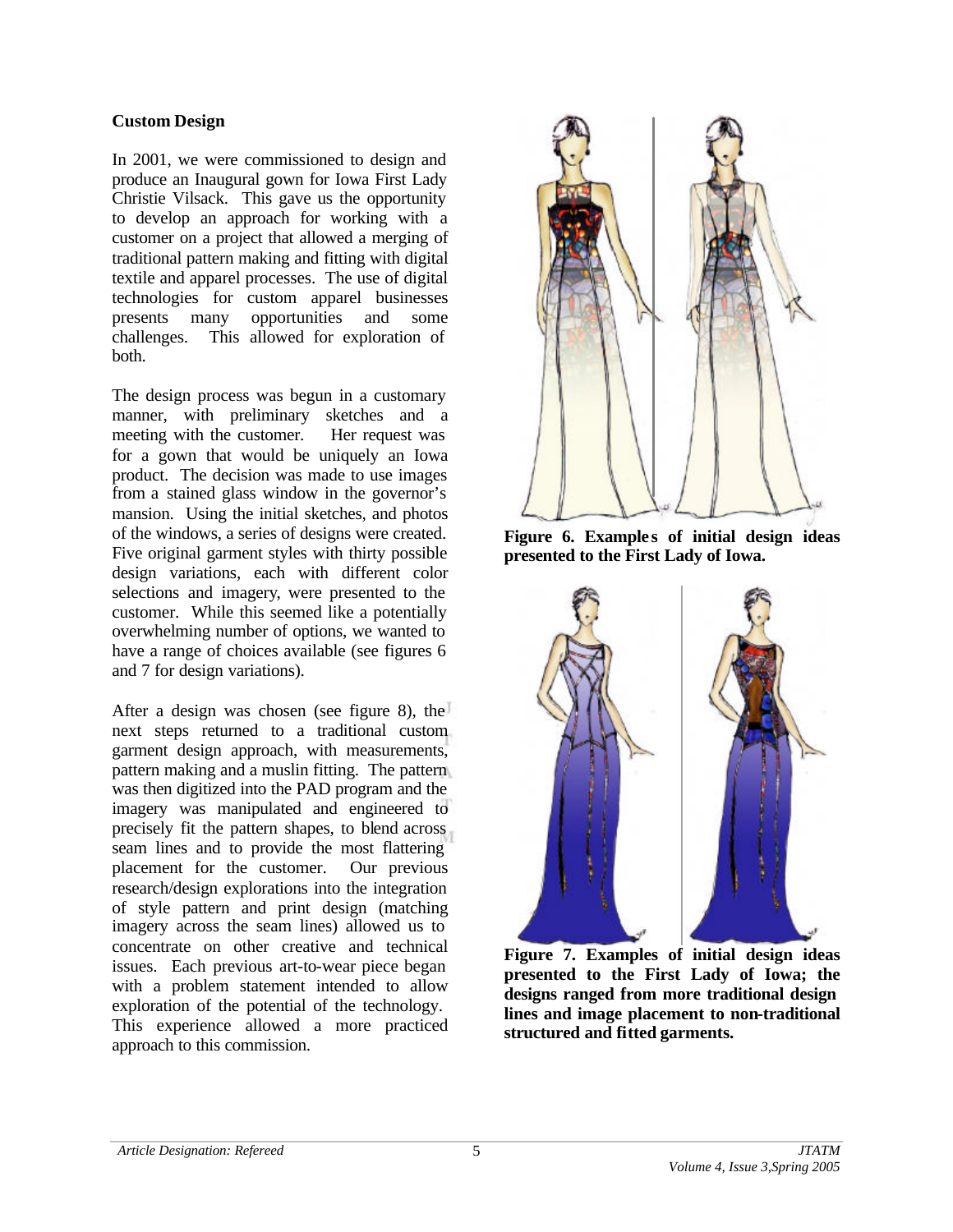The final design for the Inaugural dress required few alterations, and was considered a success by the customer (see figure 9).



**Figure 8. Selected garment design for the Inaugural Ball Gown.** 



**Figure 9. Final fitting of the Iowa First Lady's Inaugural Ball Gown.**

One of the advantages of using digital printing and patternmaking technology is that if changes

are desired, whether for reasons of garment fit or for creative decisions, a new version can be redone on screen and the garment reprinted. With a custom fitted garment, and with images engineered to match at all major seams, there is little opportunity for alteration once the garment is printed. However, it would be possible in working with a custom designed product to keep the imagery simplified in several critical areas of fit. There are many advantages to this process for a custom business. With the fitted, digitized, pattern available, many other designs could be produced for the same customer with little extra time needed for fitting. The process could also be done from a distance. In addition, the design potential is unlimited. Customers could choose from a selection of already developed imagery or choose to have the surface design completely personalized.

# **Mass Customization**

For the past two years we have been involved in leading a creative research project called "Digikids: Incorporating Digital Textile Printing into the Co-Design Process of Mass Customization of Apparel Products." For this research, the project collaborators created a series of digitally printed textile designs and children's garment prototypes for use in the codesign scenario. These were "marketed" through an original web interface. The research team assessed the online design interface to measure level of expectation and satisfaction of digitally printed mass-customizable children's wear. We then printed and produced a series of the customized garments with imagery selected by test group consumers so that we could get feedback on their perception of the finished garments, the wear-ability, and care issues. In addition, we monitored and recorded the design/production related issues of creating customized digitally printed apparel as they occurred.

The first phase of the research project focused on assessing a strategy for apparel manufacturers to use competitively in the global market. Combining mass customization with the co-design process allows manufacturers to massproduce customized goods and to provide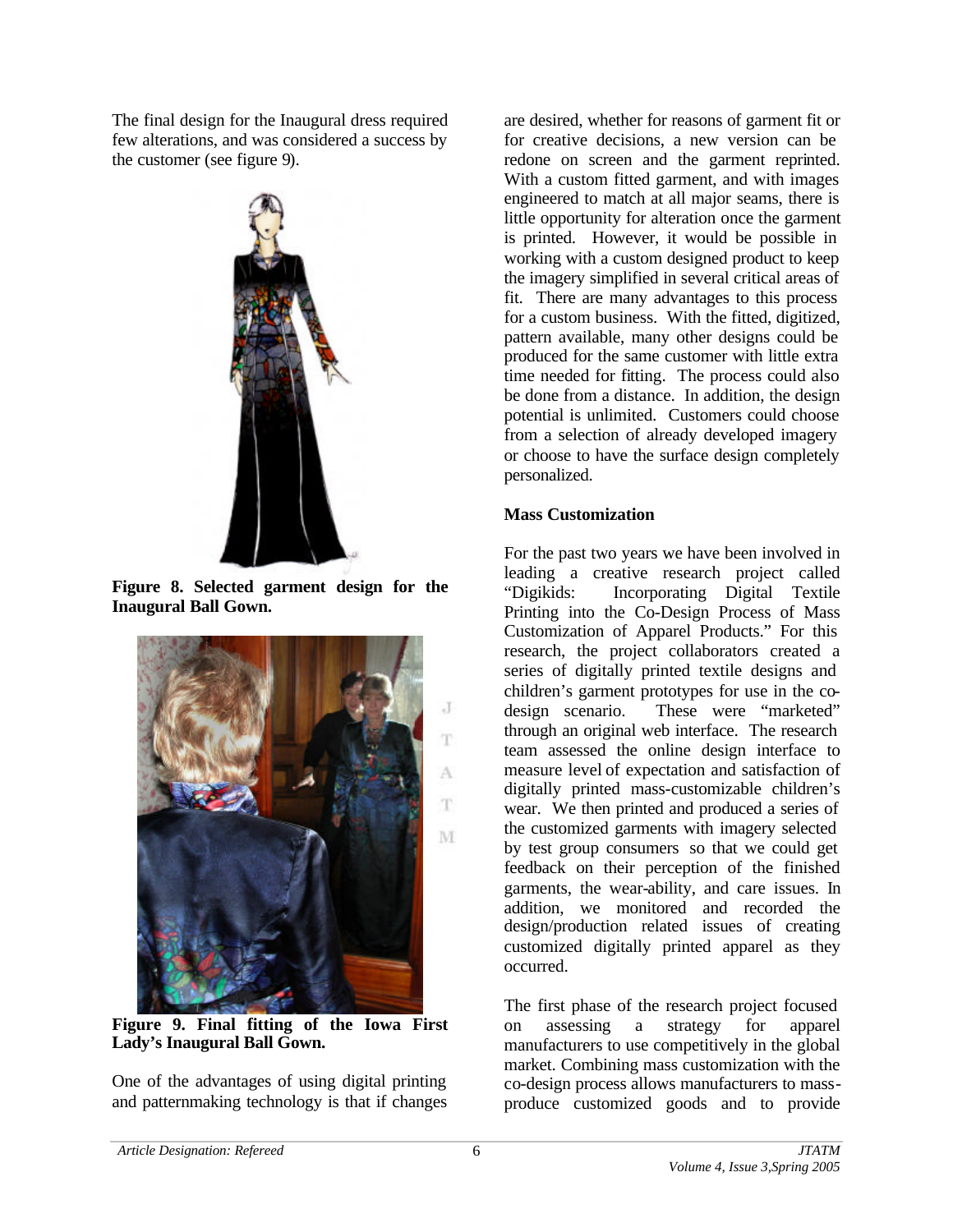customers the opportunity to individualize products. Some development of masscustomized apparel products exists, but very little has been studied in the application of digital printing technologies to customized apparel. We began by creating the hypothetical process for integrating digital printing technology into the co-design process. We initially attempted to partner with existing children's wear companies that currently market some of their product through and online interface. Our goal was to post a link to our experimental website from these children's wear websites and provide incentive to their customers to participate in our research by giving them discounts to purchase product from these websites in the future. Unfortunately, none of the companies we contacted and communicated with ultimately participated in the project. This was due primarily to resource issues relative to creating the appropriate links from their site to ours. The companies also had

concerns about the security and policies for creating any link that would lead customers away from their own site.

Instead, we solicited participants through a purchased sample list of people who had previously purchased clothing online. This group was supplemented with respondents obtained by using contacts from the research team and by sending emails announcing our website. The site design allowed for a potential of up to 756 different combinations of garment styles and design features. The participants were asked to complete a survey prior to, and after using the online interface to customize a garment. They were able to select specific garment styles and surface design features, then mix and combine the components to create their own customized garment. Figure 10 shows an example of the online visual interface for the customization process.



**Figure 10. The visual interface for the "Digikids" online customization website.**

We tested for expectation and satisfaction with regards to digital textile printing, the customization web site design/interface complexity, garment style choice, customizable features, price range, timeline to complete customization online, and the timeline to receive a completed garment. Regarding the design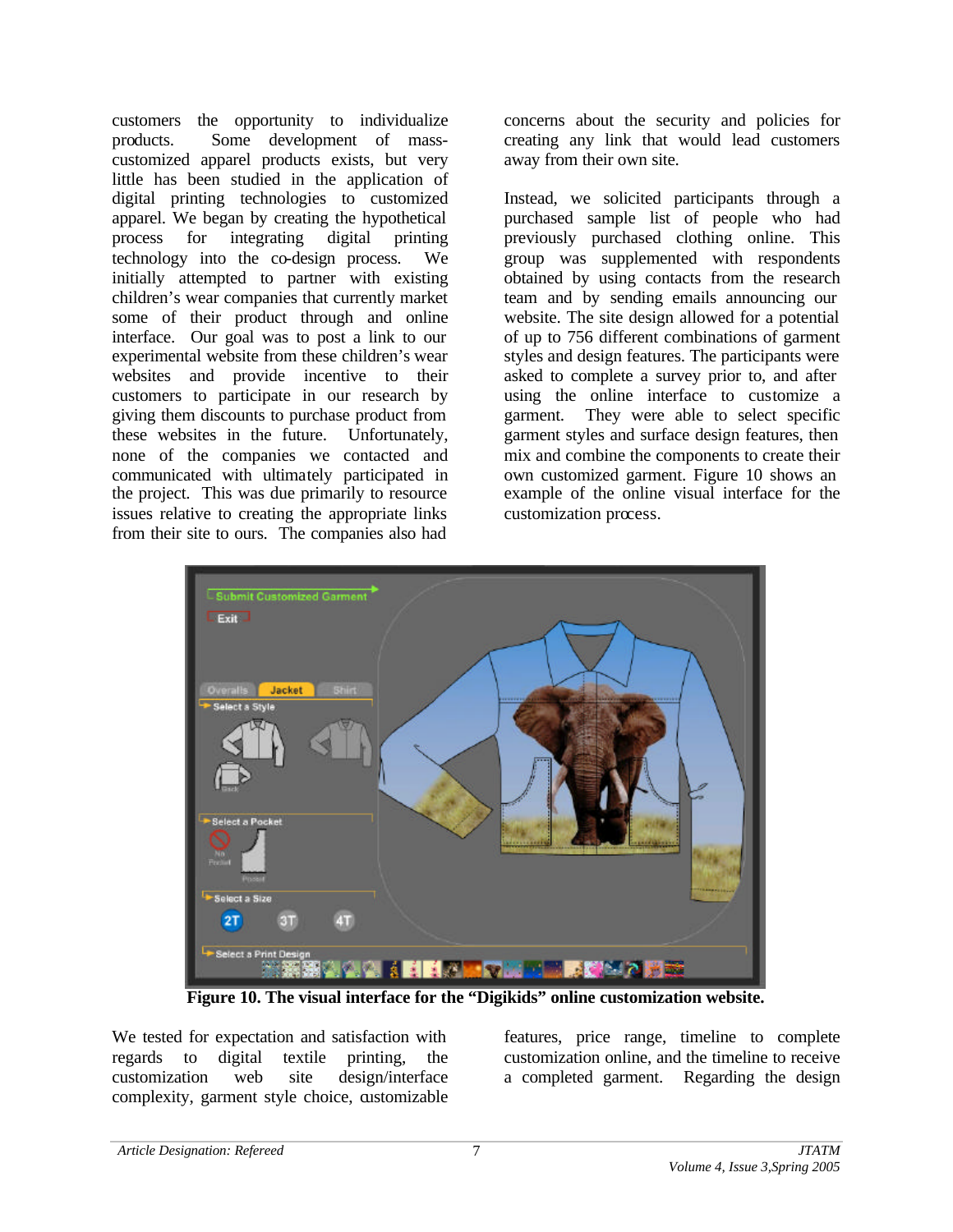features of digitally printed children's wear, we asked them to respond to their expectation for:

- Seeing a photorealistic effect
- Getting a unique print design
- Getting clear imagery
- Getting different kinds of printed imagery that they could not find elsewhere
- Building their own print design from image, color and motif on the garment
- Selecting from a number of print designs
- Designing the imagery for the garment themselves

• Ease in garment care

The data showed high expectation with regards to all of these elements with the highest rating going to the expectation to "get clear imagery." Many, however, did not expect to be able to design the garment themselves. Nor did the participants expect to have to "pay more for the garment."

After completing the online customization process, we asked the participants to respond to a few follow-up items related to the design features. See Table 1 for descriptive statistics on responses to the satisfaction for design features.

• Getting a higher quality garment

# **Please rate the following based on your evaluation of digitally printed clothing:**

- A. I was able to see a photo-realistic effect in the imagery on the garments
- B. I think the customized garment prints available for "digikids" are unique
- C. I think the imagery on the garment was clear
- D. I liked the illustrations of the customized garments
- E. I liked the way the images were placed into the garment shapes
- F. I was able to visualize what the garment will really be like from looking at the garment illustration
- G. The imagery choices worked well with the garment styles
- H. The color choices available for the customized garment were appealing
- I. I was able to get print designs that I can't find anywhere else
- J. I was able to select from a number of print designs
- K. I was disappointed that I could not build my own print design.
- L. I was disappointed that I was not able to design the imagery for the garment by myself
- M. There were too many print design to choose from

| 7 F<br>־־               |     |                |         |      |                |
|-------------------------|-----|----------------|---------|------|----------------|
|                         | N   | <b>Minimum</b> | Maximum | Mean | Std. Deviation |
| $\overline{A}$          | 207 |                | 5       | 3.84 | 1.216          |
| B                       | 204 |                | 5       | 3.79 | 1.086          |
| ट                       | 207 |                | 5       | 3.93 | 1.108          |
| D                       | 206 |                | 5       | 3.60 | 1.192          |
| Έ                       | 206 |                | 5       | 3.67 | 1.217          |
| F                       | 206 |                | 5       | 3.90 | 1.132          |
| G                       | 205 |                | 5       | 3.36 | 1.148          |
| $\overline{H}$          | 206 |                | 5       | 3.26 | 1.081          |
|                         | 205 |                | 5       | 3.69 | 1.066          |
| J                       | 205 |                | 5       | 3.89 | .984           |
| $\overline{\mathsf{K}}$ | 203 |                | 5       | 3.15 | 1.283          |
| L                       | 206 |                | 5       | 3.11 | 1.256          |
| M                       | 204 | 1              | 5       | 1.80 | .867           |

**Table 1. Ratings of performance/satisfaction after respondents completed the Digikids customization website (1 to 5 scale)**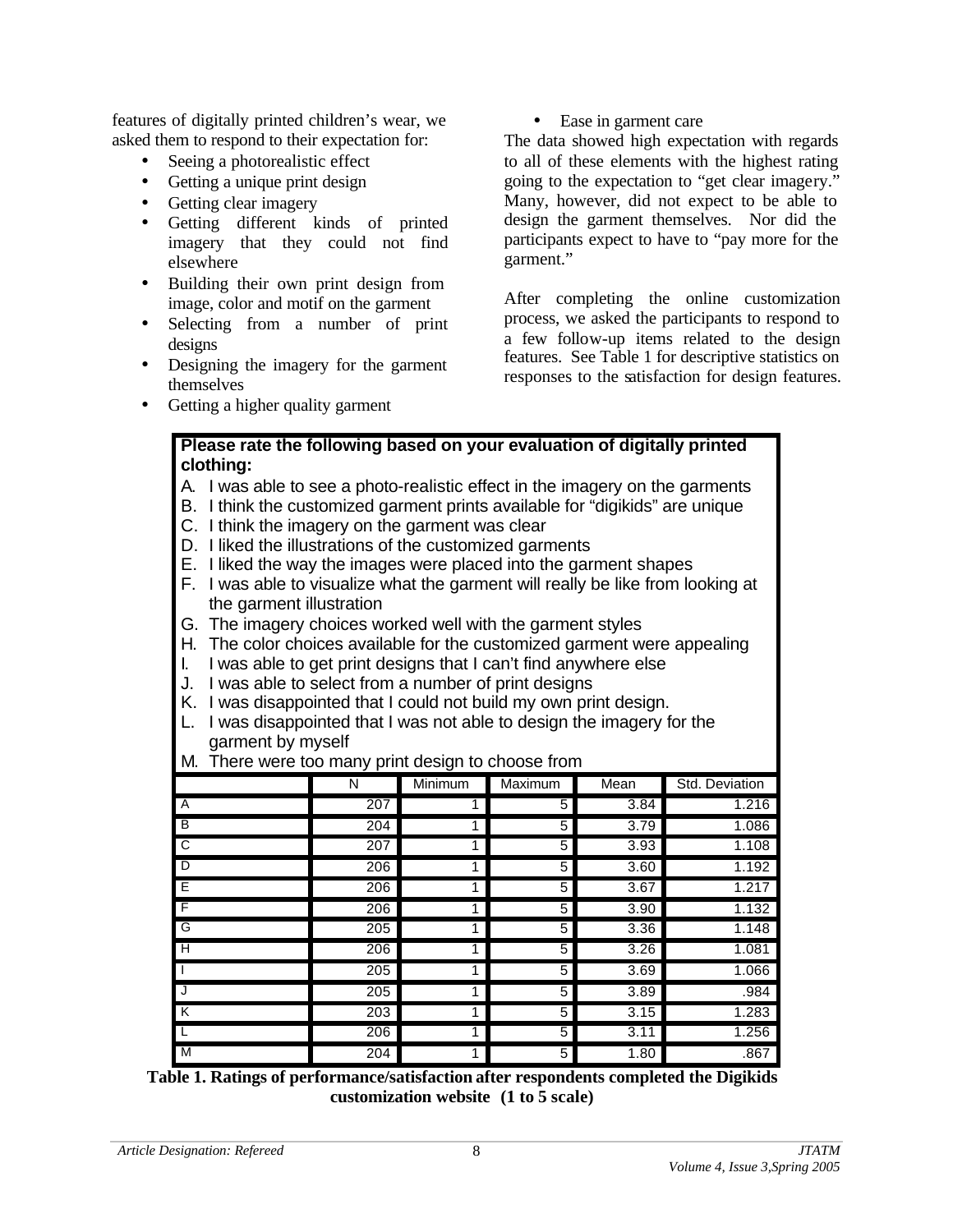Overall, in a breakdown of ratings, the participants first expected the process to be fun. Then they wanted to be able to select the garment color and fabric print that they would like, followed by being able to choose a unique style, and then to be able to select the best fit. This has some interesting implications for both the designing and marketing of digitally printed customized clothing. Through their garment choices we found that the participants tended to prefer the more accessible imagery with recognizable motifs. They also more commonly chose the t-shirt concept over the jacket or overall options. Of the thirteen print designs that we provided as options, a flower design was chosen most commonly, but all thirteen print designs were selected by at least one participant. The strongest message related to the level of satisfaction about the number of print designs from which they could choose. We received a very low rating on this item, which suggests that consumers might want an even larger number of print design options to select from during the customization process.

Once the data was collected and interpreted from the website, our collaborative team produced a selection of the garments chosen . Figure 11 shows the layout for the file that was printed directly to fabric for the "Elephant" jacket option. The entire process, beginning with participant interaction with the web interface through to completed garment, was then evaluated to 1) assess the level of visualization required for customers to feel comfortable making the decisions necessary to purchase a customized garment and 2) the success of the final garment. Figure 12 shows an example of one of the finished garment designs.

The Digikids research project has broad reaching implications in the fields of apparel design and manufacturing, including potential to facilitate adoption of mass customization by small business retailers/manufacturers as they strive to meet the need of consumers in a rapidly changing retail environment. The design potentials of digital textile printing are perfectly suited for the creation of innovative and unique mass customizable garments that can be sold

through an online interface. Through the process, it became very clear that effective file management is a key to success and that diligent color management is a necessity.



**Figure 11. Example of the print layout file that was generated for the elephant jacket.**



**Figure 12. Example of a "Digikids" overall/romper finished garment. Conclusions**